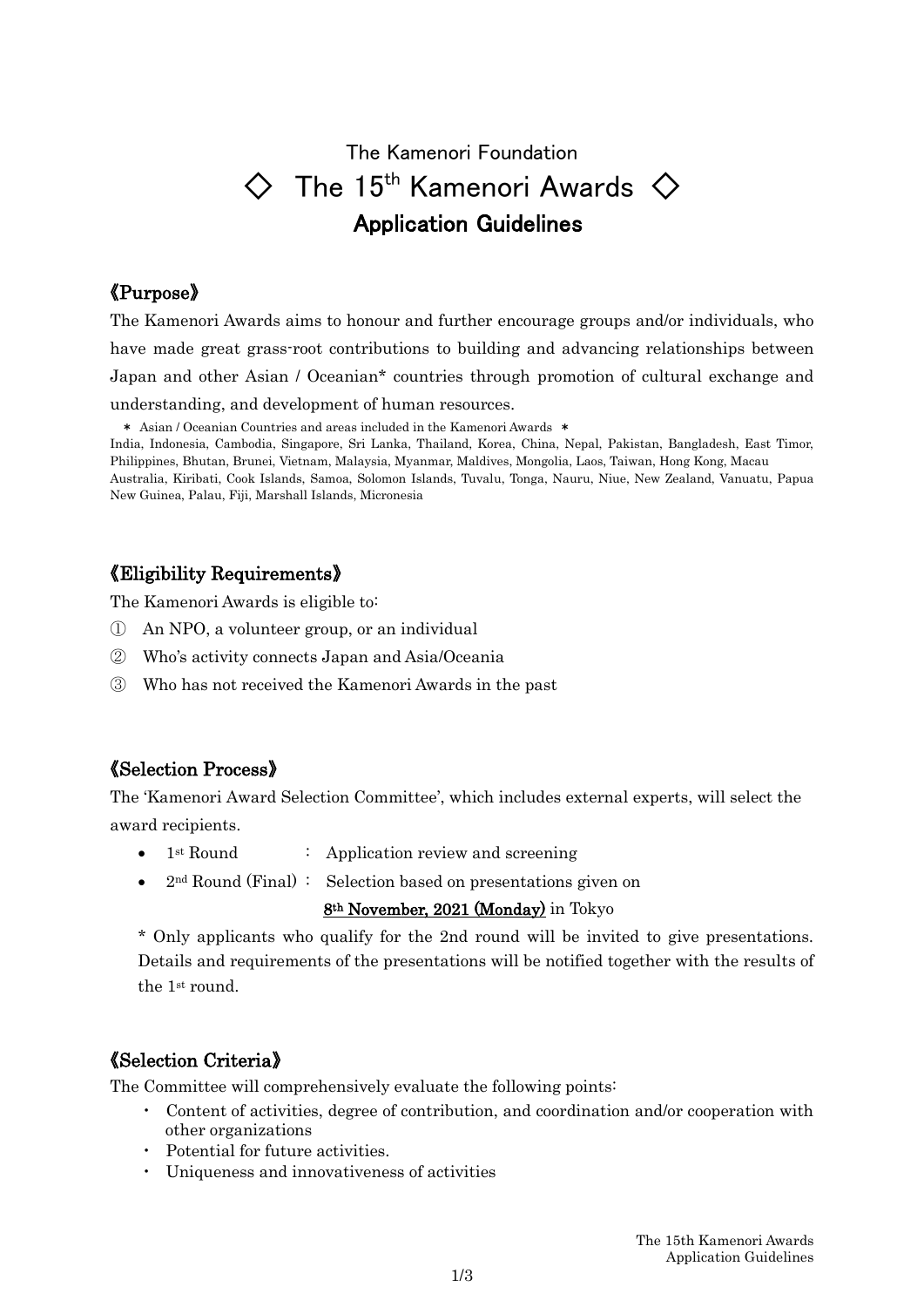- ●The "Kamenori Grand Award Grassroots Division", focuses and evaluates grass-root activities where there is direct interaction between groups or individuals and the people who they are supporting.
- ●The "Kamenori Grand Award Human Resources Development Division", focuses and evaluates activities that nurture people who can contribute to building our future society.
- ●The "Kamenori Pioneer Award", focuses and evaluates activities that are unique and innovative.

\*The number of years since the organization has been founded or how long it has been active will not be questioned. It can also be a new program that is different from an existing one.

Activities with the following three characteristics will be put under special consideration, and will receive extra points during selection:

- ・Activities that focus on Asian countries, areas and people.
- ・Cultural exchange and/or human resource development programmes that focus on the younger generation.
- ・Activities implemented to tackle issues that arose due to the coronavirus pandemic

## 《How to Apply》

Please send the following forms to the Kamenori Foundation by post:

- 1. Application form (8 pages. Pages may be added if more space is needed.) \*Please also include the final "checklist of documents to submit" form
- 2. Letter of Nomination (Must be written by a third-party who is involved/well informed)
- 3. Letter of Confirmation
- 4. Submit one of the following:
	- i. A printout of the "Group Information/ Group Details" page on the CANPAN [\(http://fields.canpan.info/organization/\)](http://fields.canpan.info/organization/) website. (Input information up to level4 or more, print and attach information that includes paperwork related to ii. (see below))
	- ii. The most recent project proposal and budget plan, project reports and financial statements for the past two years
- 5. Any document that briefly describe the content and activities (e.g. Brochures)
- 6. Documents that demonstrate the outcome of the activities (e.g. project reports, questionnaires)
- 7. Document describing of any new projects, especially those scheduled for next year, if any.
	- \* A confirmation of receipt for the application will be sent by mid-September, either via email or via postcard.
	- \* Please note that submitted documents cannot be returned.

### 《Application Deadline》 31th August, 2021 (Tuesday)

(Applications must be received by the deadline)